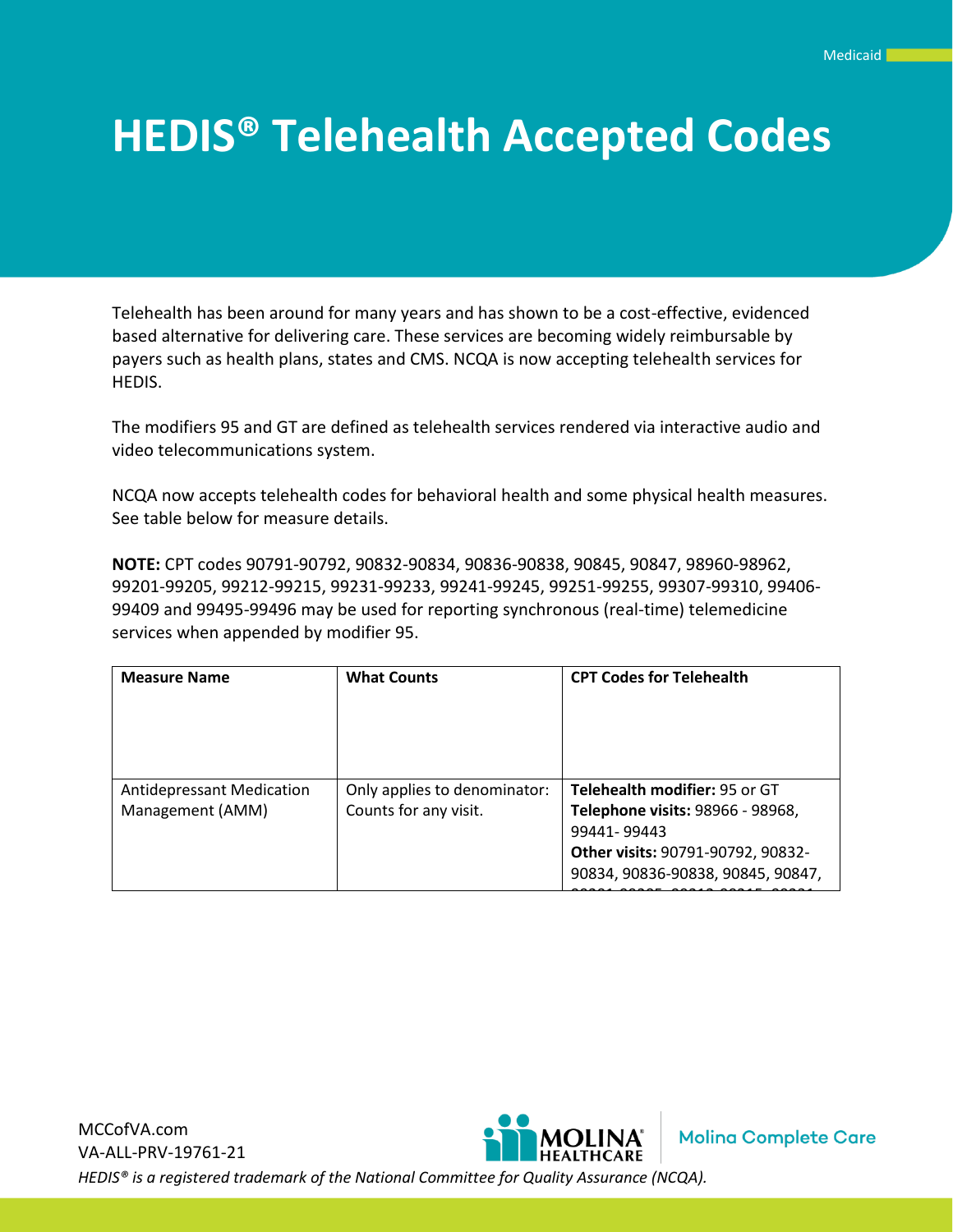| Follow-Up Care for Children<br>Prescribed ADHD<br><b>Medications (ADD)</b>                                                             | First visit within, 30 days of<br>the prescription date, must<br>be face to face.<br>Only one of the two visits,<br>following the first 30 days<br>through 9 months, can be a<br>telephone visit or telehealth<br>visit. | Telehealth modifier: 95 or GT<br>Telephone visits: 98966 - 98968,<br>99441-99443<br>Other visits: 90791-90792, 90832-<br>90834, 90836-90838, 90845, 90847,<br>99201-99205, 99212-99215, 99231-<br>99233, 99241-99245, 99251-99255,<br>98960-98962<br><b>Telehealth POS: 02</b>                                 |
|----------------------------------------------------------------------------------------------------------------------------------------|--------------------------------------------------------------------------------------------------------------------------------------------------------------------------------------------------------------------------|----------------------------------------------------------------------------------------------------------------------------------------------------------------------------------------------------------------------------------------------------------------------------------------------------------------|
| Follow-Up Visit After<br><b>Hospitalization for Mental</b><br>Illness (FUH)                                                            | The follow-up visits, within 7<br>days and 30 days after<br>hospitalization, can both be<br>telehealth visits. Telephone<br>visits alone do not meet this<br>criteria.                                                   | Telehealth modifier: 95 or GT<br>Other visits: 90791-90792, 90832-<br>90834, 90836-90838, 90845, 90847,<br>99201-99205, 99212-99215, 99231-<br>99233, 99241-99245, 99251-99255,<br>98960-98962<br><b>Telehealth POS: 02</b>                                                                                    |
| Follow-Up Visit After<br><b>Emergency Department Visit</b><br>for People with Multiple<br><b>High-Risk Chronic Conditions</b><br>(FMC) | The follow-up visits, within 7<br>days and 30 days after<br>hospitalization, can both be<br>telehealth visits. Telephone<br>visits alone do not meet this<br>criteria.                                                   | Telehealth modifier: 95 or GT<br>Telephone visits: 98966 - 98968,<br>99441-99443<br>Other visits: 90791-90792, 90832-<br>90834, 90836-90838, 90845, 90847,<br>99201-99205, 99212-99215, 99231-<br>99233, 99307-99310, 99408-99409,<br>99241-99245, 99251-99255, 98960-<br>98962<br>Telehealth modifier POS: 02 |
| Follow-Up Visit After<br><b>Emergency Department Visit</b><br>for Alcohol and Other Drug<br>Abuse or Dependence (FUA)                  | The follow-up visits, within 7<br>days and 30 days after<br>hospitalization, can both be<br>telehealth visits. Telephone<br>visits alone do not meet this<br>criteria.                                                   | Telehealth modifier: 95 or GT<br>Telephone visits: 98966 - 98968,<br>99441-99443<br>Other visits: 90791-90792, 90832-<br>90834, 90836-90838, 90845, 90847,<br>99201-99205, 99212-99215, 99231-<br>99233, 99241-99245, 99251-99255,<br>99408-99409, 98960-98962<br>Telehealth modifier POS: 02                  |
| Follow-Up Visit After<br><b>Emergency Department Visit</b><br>for Mental Illness (FUM)                                                 | The follow-up visits, within 7<br>days and 30 days after<br>hospitalization, can both be<br>telehealth visits. Telephone<br>visits alone do not meet this<br>criteria.                                                   | Telehealth modifier: 95 or GT<br>Other visits: 90791-90792, 90832-<br>90834, 90836-90838, 90845, 90847,<br>99201-99205, 99212-99215, 99231-<br>99233, 99241-99245, 99251-99255,<br>98960-98962<br>Telehealth modifier POS: 02                                                                                  |

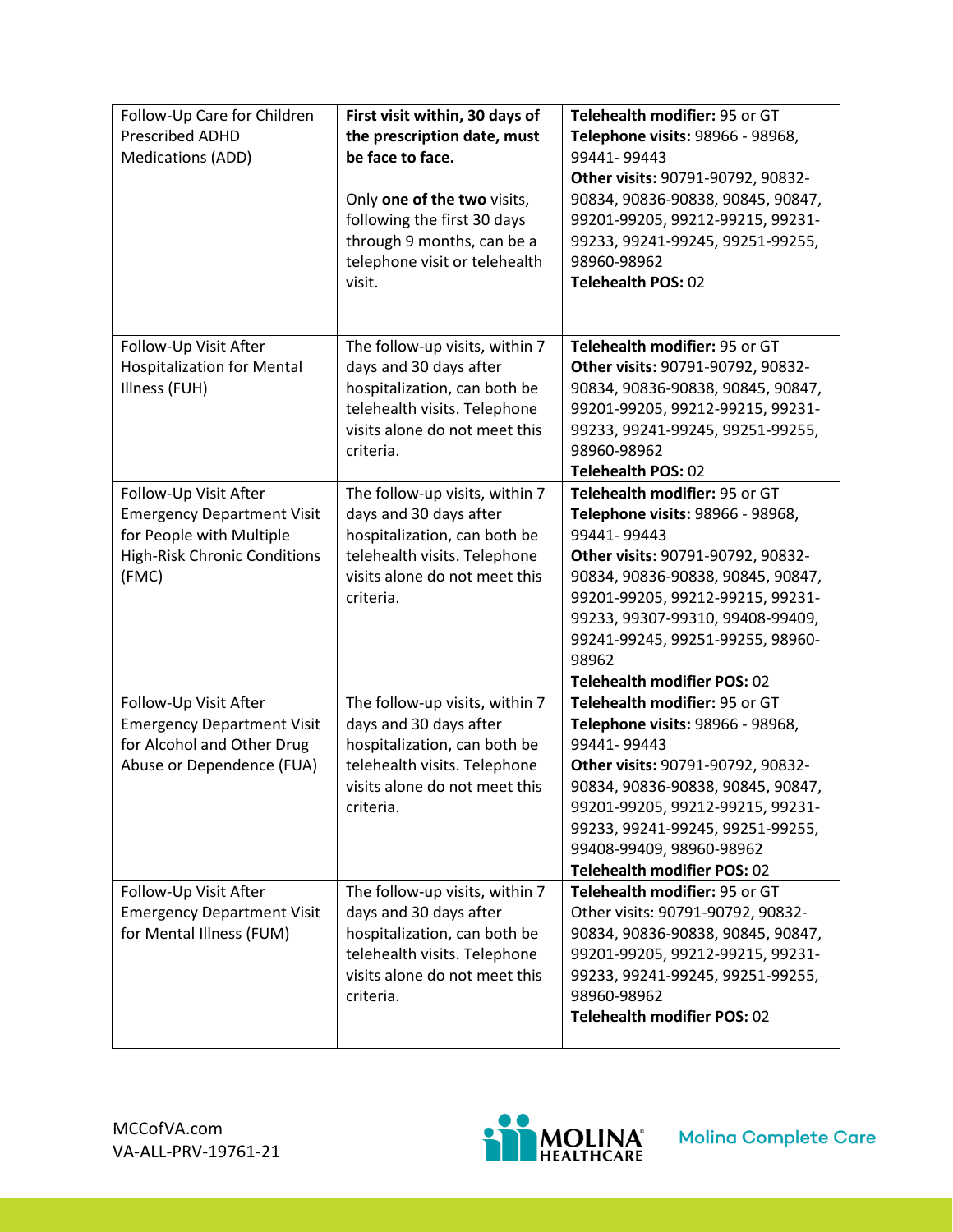| Initiation and Engagement of<br>Alcohol and Other Drug<br>Abuse or Dependence<br>Treatment (IET)  | Counts for both initiation and<br>engagement visits of AOD<br>treatments can be telephone<br>or telehealth visits.                                                                                                                                 | Telehealth modifier: 95 or GT<br>Telephone visits: 98966 - 98968,<br>99441-99443<br>Other visits: 90791-90792, 90832-<br>90834, 90836-90838, 90845, 90847,<br>99201-99205, 99212-99215, 99231-<br>99233, 99241-99245, 99251-99255,<br>99408-99409, 98960-98962<br>Telehealth modifier POS: 02        |
|---------------------------------------------------------------------------------------------------|----------------------------------------------------------------------------------------------------------------------------------------------------------------------------------------------------------------------------------------------------|------------------------------------------------------------------------------------------------------------------------------------------------------------------------------------------------------------------------------------------------------------------------------------------------------|
| Use of First-Line Psychosocial<br>Care for Children and<br>Adolescents on<br>Antipsychotics (APP) | Does not count toward<br>psychosocial care as a first-<br>line treatment. But telehealth<br>will count if used along with<br>an inpatient encounter or if 2<br>or more outpatient, intensive<br>outpatient or partial<br>hospitalization settings. | Telehealth modifier: 95 or GT<br>Other visits: 90791-90792, 90832-<br>90834, 90836-90838, 90845, 90847,<br>99201-99205, 99212-99215, 99231-<br>99233, 99241-99245, 99251-99255,<br>98960-98962<br><b>Telehealth modifier POS: 02</b>                                                                 |
| <b>Identification of Alcohol and</b><br>Other Drug Services (IAD)                                 | Telephone visits and<br>telehealth count.                                                                                                                                                                                                          | Telehealth modifier: 95 or GT<br>Telephone visits: 98966 - 98968,<br>99441-99443<br>Other visits: 90791-90792, 90832-<br>90834, 90836-90838, 90845, 90847,<br>99201-99205, 99212-99215, 99231-<br>99233, 99241-99245, 99408, 99409<br>99251-99255, 96116, 98960-98962<br>Telehealth modifier POS: 02 |
| Avoidance of Antibiotic<br><b>Treatment in Adults With</b><br>Acute Bronchitis (AAB)              | Identifying event/diagnosis                                                                                                                                                                                                                        | Telehealth modifier: 95 or GT<br>Telephone visits: 98966 - 98968,<br>99441-99443<br>Other visits: 99201-99205, 99212-<br>99215, 99241-99245                                                                                                                                                          |
| Adults' Access to<br>Preventive/Ambulatory<br>Health Services (AAP)                               | Counts for any visit                                                                                                                                                                                                                               | Telehealth modifier: 95 or GT<br>Telephone visits: 98966 - 98968,<br>99441-99443<br>Other visits: 99201-99205, 99212-<br>99215, 99241-99245, 99307-99310                                                                                                                                             |
| AMB-<br><b>Ambulatory Care</b>                                                                    | Counts for any outpatient<br>visit but measure excludes<br>mental health or chemical<br>dependency services.                                                                                                                                       | Telehealth modifier: 95 or GT<br>Telephone visits: 98966 - 98968,<br>99441-99443<br>Other visits: 90791-90792, 90832,<br>90834, 90836-90838, 90845-90847,<br>90863, 99201-99205, 99212-99215,<br>99241-99245, 99307-99310                                                                            |

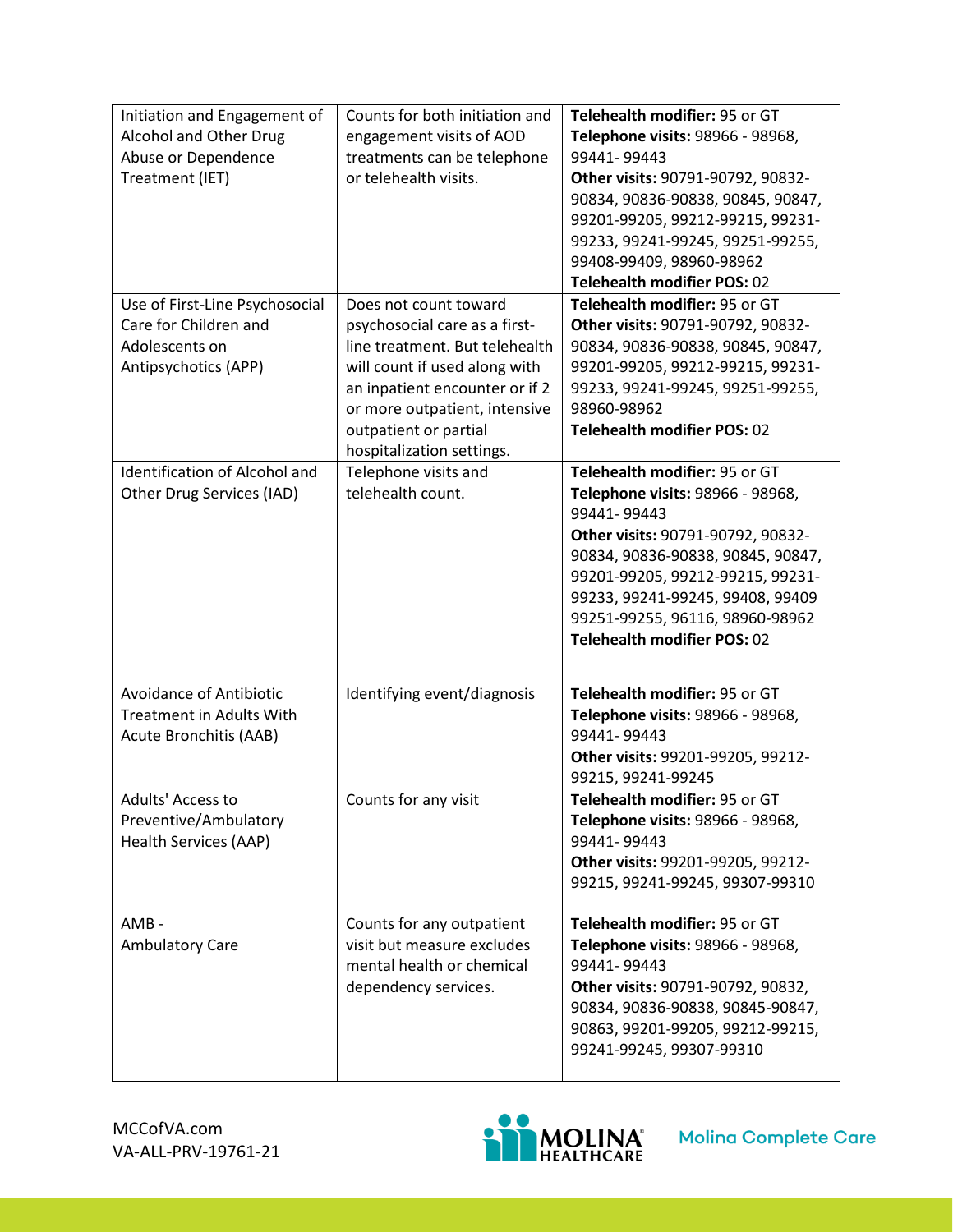| <b>Asthma Medication Ratio</b><br>$(AMR)$ -                                                | Identifying event/diagnosis                                            | Telehealth modifier: 95 or GT<br>Telephone visits: 98966 - 98968,<br>99441-99443<br>Other visits: 99201-99205, 99212-<br>99215, 99241-99245<br>Telehealth modifier POS: 02                                                            |
|--------------------------------------------------------------------------------------------|------------------------------------------------------------------------|---------------------------------------------------------------------------------------------------------------------------------------------------------------------------------------------------------------------------------------|
| Disease-Modifying Anti-<br>Rheumatic Drug Therapy for<br><b>Rheumatoid Arthritis (ART)</b> | Identifying event/diagnosis                                            | Telehealth modifier: 95 or GT<br>Telephone visits: 98966 - 98968,<br>99441-99443<br>Other visits: 99201-99205, 99212-<br>99215, 99241-99245, 99307-99310<br>Telehealth modifier POS: 02                                               |
| CBP - Controlling High Blood<br>Pressure                                                   | Identifying event/diagnosis<br>Numerator - remote<br>monitoring counts | Telehealth modifier: 95 or GT<br>Telephone visits: 98966 - 98968,<br>99441-99443<br>Other visits: 99201-99205, 99212-<br>99215, 99241-99245, 99307-99310                                                                              |
| <b>Comprehensive Diabetes</b><br>Care (CDC) Blood Pressure<br>Control                      |                                                                        | <b>Telehealth modifier POS: 02</b><br>Remote BP monitoring - CPT codes:<br>93784, 93788, 93790, 99091<br>CPT codes: 93784, 93788, 93790,<br>99091<br><b>Results:</b><br>CPT-CAT-II codes: 3077F, 3074F,<br>3075F, 3079F, 3080F, 3078F |
| CDC - Comprehensive<br><b>Diabetes Care</b>                                                | Identifying event/diagnosis                                            | Telehealth modifier: 95 or GT<br>Telephone visits: 98966 - 98968,<br>99441-99443<br>Other visits: 99201-99205, 99212-<br>99215, 99241-99245, 99307-99310<br>Telehealth modifier POS: 02                                               |
| LBP - Use of Imaging Studies<br>for Low Back Pain                                          | Identifying event/diagnosis                                            | Telehealth modifier: 95 or GT<br>Telephone visits: 98966 - 98968,<br>99441-99443<br>Other visits: 99201-99205, 99212-<br>99215, 99241-99245, 99307-99310                                                                              |
| MMA - Medication<br>Management for People with<br>Asthma                                   | Identifying event/diagnosis                                            | Telehealth modifier: 95 or GT<br>Telephone visits: 98966 - 98968,<br>99441-99443<br>Other visits: 99201-99205, 99212-<br>99215, 99231-99233, 99241-99245,<br>99251-99255, 99307-99310<br>Telehealth modifier POS: 02                  |

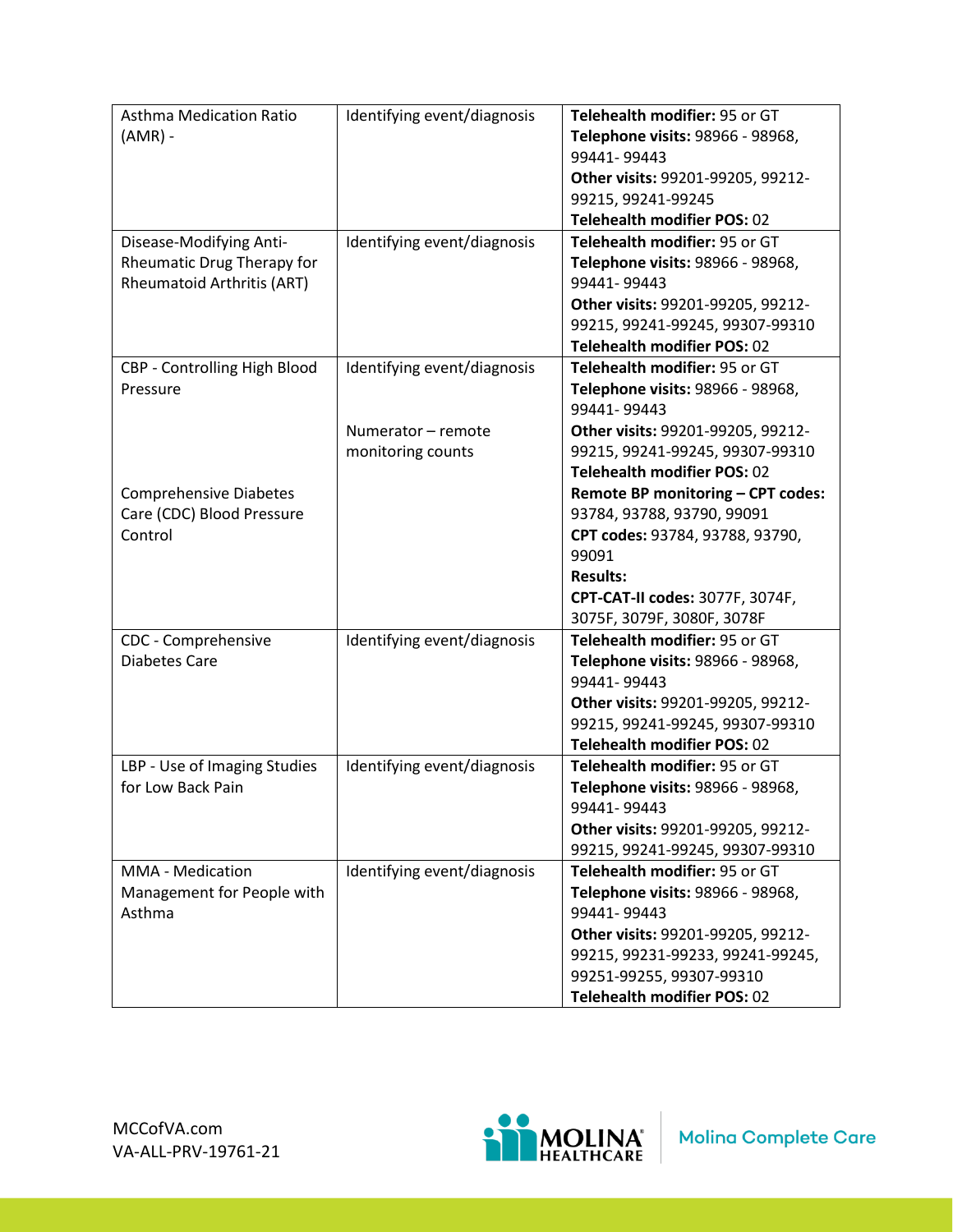| MPT - Mental Health              | Identifying members w/      | Telehealth modifier: 95 or GT     |
|----------------------------------|-----------------------------|-----------------------------------|
| Utilization                      | services.                   | Other visits: 90791-90792, 90832- |
|                                  |                             | 90834, 90836-90838, 90845, 90847  |
|                                  |                             | 99201-99205, 99212-99215, 99231-  |
|                                  |                             | 99233, 99241-99245, 99251-99255,  |
|                                  |                             | 96116, 98960-99612                |
|                                  |                             | Telehealth modifier POS: 02       |
| OMW - Osteoporosis               | Only counts for exclusion   | Telehealth modifier: 95 or GT     |
| Management in Women Who          | criteria.                   | Telephone visits: 98966 - 98968,  |
| Had a Fracture                   |                             | 99441-99443                       |
|                                  |                             | Other visits: 99201-99205, 99212- |
|                                  |                             | 99215, 99241-99245, 99307-99310   |
|                                  |                             | Telehealth modifier POS: 02       |
| SAA - Adherence to               | Identifying event/diagnosis | Telehealth modifier: 95 or GT     |
| Antipsychotic Medications for    |                             | Other visits: 90791-90792, 90832- |
| <b>Individuals With</b>          |                             | 90834, 90836-90838, 90845, 90847, |
| Schizophrenia                    |                             | 99201-99205, 99212-99215, 99231-  |
|                                  |                             | 99233, 99241-99245, 99251-99255,  |
|                                  |                             | 99307-99310, 98960-98962          |
|                                  |                             | Telehealth modifier POS: 02       |
| <b>SMC</b> - Cardiovascular      | Identifying event/diagnosis | Telehealth modifier: 95 or GT     |
| Monitoring for People With       |                             | Telephone visits: 98966 - 98968,  |
| Cardiovascular Disease and       |                             | 99441-99443                       |
| Schizophrenia                    |                             | Other visits: 90791-90792, 90832- |
|                                  |                             | 90834, 90836-90838, 90845, 90847, |
|                                  |                             | 99201-99205, 99212-99215, 99231-  |
|                                  |                             | 99233, 99241-99245, 99251-99255,  |
|                                  |                             | 99307-99310, 98960-98962          |
|                                  |                             | Telehealth modifier POS: 02       |
| <b>SMD - Diabetes Monitoring</b> | Identifying event/diagnosis | Telehealth modifier: 95 or GT     |
| for People With Diabetes and     |                             | Telephone visits: 98966 - 98968,  |
| Schizophrenia                    |                             | 99441-99443                       |
|                                  |                             | Other visits: 90791-90792, 90832- |
|                                  |                             | 90834, 90836-90838, 90845, 90847, |
|                                  |                             | 99201-99205, 99212-99215, 99231-  |
|                                  |                             | 99233, 99241-99245, 99251-99255,  |
|                                  |                             | 99307-99310, 98960-98962          |
|                                  |                             | Telehealth modifier POS: 02       |
|                                  |                             |                                   |
|                                  |                             |                                   |
| SPC - Statin Therapy for         | Identifying event/diagnosis | Telehealth modifier: 95 or GT     |
| Patients with Cardiovascular     |                             | Telephone visits: 98966 - 98968,  |
| <b>Disease</b>                   |                             | 99441-99443                       |
|                                  |                             | Other visits: 99201-99205, 99212- |
|                                  |                             | 99215, 99231-99233, 99241-99245,  |
|                                  |                             | 99251-99255, 99307-99310          |
|                                  |                             | Telehealth modifier POS: 02       |